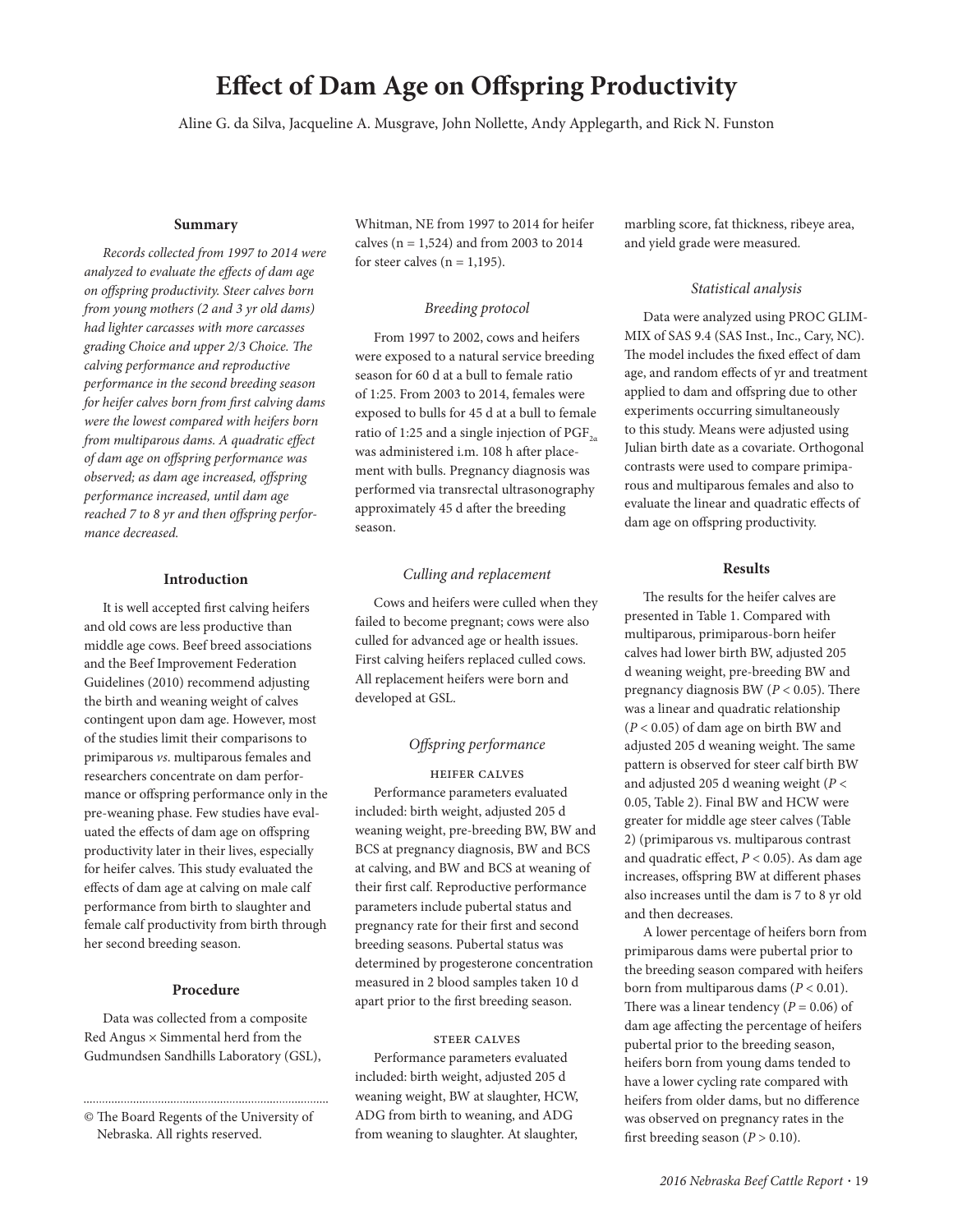|  |  |  |  |  | Table 1. Effect of dam age at calving on heifer performance |
|--|--|--|--|--|-------------------------------------------------------------|
|--|--|--|--|--|-------------------------------------------------------------|

| Item                                       | Dam Age        |      |                |      |      |                |      | <b>SEM</b> | Contrast |                |                |        |           |
|--------------------------------------------|----------------|------|----------------|------|------|----------------|------|------------|----------|----------------|----------------|--------|-----------|
|                                            | $\overline{c}$ | 3    | $\overline{4}$ | 5    | 6    | $\overline{7}$ | 8    | 9<br>62    | 10<br>59 |                | Primiparous vs | Linear | Quadratic |
| $\mathbf n$                                | 308            | 273  | 201            | 192  | 163  | 133            | 91   |            |          |                | Multiparous    |        |           |
| Heifer Performance                         |                |      |                |      |      |                |      |            |          |                |                |        |           |
| Birth BW, lb                               | 70             | 76   | 78             | 78   | 80   | 80             | 80   | 78         | 80       | $\overline{2}$ | < 0.01         | 0.06   | 0.05      |
| Adj. 205d Weaning BW, lb                   | 371            | 425  | 446            | 452  | 457  | 459            | 460  | 448        | 459      | 19             | < 0.01         | < 0.01 | < 0.01    |
| Birth to Weaning ADG, lb                   | 1.44           | 1.69 | 1.79           | 1.82 | 1.84 | 1.85           | 1.86 | 1.80       | 1.85     | 0.09           | < 0.01         | < 0.01 | < 0.01    |
| Pre-breeding BW, lb                        | 636            | 648  | 661            | 662  | 669  | 665            | 671  | 667        | 670      | 15             | < 0.01         | 0.04   | 0.18      |
| Weaning to Pre-breeding ADG, lb            | 1.12           | 0.92 | 0.87           | 0.85 | 0.85 | 0.83           | 0.84 | 0.83       | 0.82     | 0.07           | $<.01$         | < 0.01 | 0.13      |
| Overall Birth to Pre-breeding<br>ADG, lb   | 1.33           | 1.35 | 1.37           | 1.38 | 1.39 | 1.38           | 1.39 | 1.39       | 1.39     | 0.04           | < 0.01         | 0.06   | 0.23      |
| Heifers Pubertal, %                        | 56             | 69   | 76             | 74   | 75   | 83             | 74   | 68         | 83       | 8              | $<.01$         | 0.06   | 0.72      |
| Pregnancy Check BW, lb                     | 799            | 810  | 821            | 822  | 825  | 820            | 824  | 820        | 821      | 17             | $<.01$         | 0.33   | 0.41      |
| Pregnancy Check BCS                        | 5.76           | 5.77 | 5.80           | 5.81 | 5.79 | 5.78           | 5.80 | 5.75       | 5.78     | 0.08           | 0.56           | 0.86   | 0.76      |
| Pre-breeding to Pregnancy Check<br>ADG, lb | 1.85           | 1.84 | 1.83           | 1.81 | 1.80 | 1.75           | 1.73 | 1.74       | 1.75     | 0.13           | 0.09           | 0.20   | 0.27      |
| Pregnancy Rate, %                          | 86             | 86   | 86             | 90   | 84   | 87             | 87   | 89         | 77       | 8              | 0.88           | 0.22   | 0.25      |
| Fist Calving Heifer Performance            |                |      |                |      |      |                |      |            |          |                |                |        |           |
| Calved in the first 21d, %                 | 73             | 72   | 76             | 80   | 76   | 82             | 83   | 76         | 64       | 8              | 0.50           | 0.32   | < 0.01    |
| Assisted, %                                | 27             | 24   | 31             | 24   | 26   | 24             | 30   | 31         | 19       | 6              | 0.78           | 0.52   | 0.28      |
| Post-calving BW, lb                        | 926            | 949  | 948            | 950  | 960  | 954            | 969  | 957        | 950      | 20             | $<.01$         | 0.93   | 0.24      |
| Post-Calving BCS                           | 5.35           | 5.28 | 5.26           | 5.28 | 5.25 | 5.33           | 5.22 | 5.26       | 5.30     | 0.08           | 0.04           | 0.85   | 0.74      |
| 1st Calf Wean Cow BW, lb                   | 914            | 922  | 926            | 928  | 946  | 946            | 948  | 942        | 935      | 15             | 0.16           | 0.34   | 0.06      |
| 1st Calf Wean Cow BCS                      | 5.06           | 5.16 | 5.07           | 5.13 | 5.15 | 5.16           | 5.16 | 5.17       | 5.12     | 0.09           | 0.04           | 0.85   | 0.74      |
| 2nd Breeding Season Performance            |                |      |                |      |      |                |      |            |          |                |                |        |           |
| 2nd Pregnancy Rate, %                      | 58             | 81   | 85             | 78   | 82   | 90             | 83   | 94         | 87       | 10             | 0.01           | 0.61   | 0.69      |

Heifers born from cows 4 to 9 yr old had more calves born in the first 21 d of the calving season (quadratic effect,  $P <$ 0.05). Heifer calves born to multiparous cows had greater BW and BCS at calving and greater BCS when their first calf was weaned (*P* < 0.05).

Although there was no difference in the first breeding season, heifers born from 2 yr old dams had lower pregnancy rates in the second breeding season ( $P = 0.01$ ). The improved calving performance of heifers born from multiparous dams, especially in terms of BCS at calving and weaning may have contributed to greater pregnancy rates in the second breeding season compared with heifers born from primiparous dams.

Male calves born from primiparous dams had greater marbling scores, lower fat thickness, lower percentage of carcasses grading Select, a higher percentage of carcasses grading Choice and upper 2/3 Choice, and a lower percentage of carcasses with yield grade  $3 (P < 0.05)$ . There was a linear effect of dam age on the percentage of carcasses grading Standard (*P* < 0.05), as dam age increased more carcasses graded Standard.

There was a quadratic effect of dam age on ribeye area and yield grade 2 (*P* < 0.05), and a quadratic tendency  $(P = 0.06)$  on the percentage of carcasses grading Select. As dam age increased, steers had greater ribeye area and heavier HCW until dam

age was 7 to 8 yr old, and then offspring performance decreased. As a consequence, steers born to young dams produced lighter, less muscled, and more marbled carcasses; which might explain the better carcass quality grades for steers born from young mothers.

Overall effects of dam age on offspring performance are likely affected by genetics and environment. The environmental effects in turn can be divided into 2 phases: in utero and pre- weaning phase.

Epigenetic modifications caused by adverse uterine environment can affect fetal growth and subsequent calf performance, even later in life (*Annual Review of Animal*  Biosciences, 1:339-363). During pregnancy,